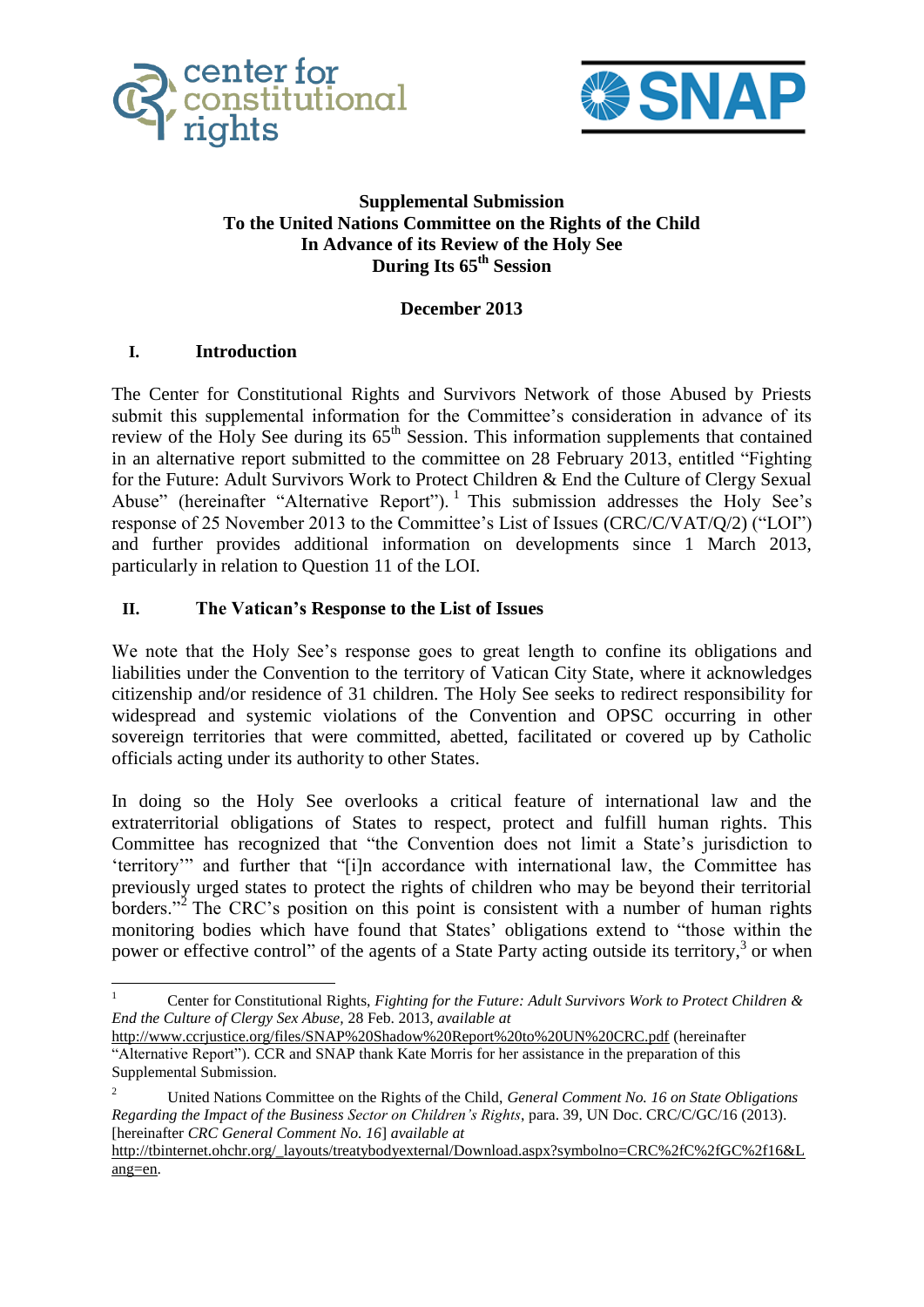the "acts and omissions of its agents […] produce effects or are undertaken outside that state's own territory<sup>34</sup> or when there is a "causal nexus between the extraterritorial conduct of the State and the alleged violation of the rights and freedoms of an individual." 5

As set out in the Alternative Report, the Holy See has been the chief causal link to violations of the rights of children under the Convention in this context. At the same time, the acts and omissions of its agents have clearly produced effects that resulted in the violation of the rights of children to be free from sexual exploitation and violence. These violations were wholly foreseeable, given the manner in which the Vatican operated on these issues, namely to protect the reputation of the Church and quietly shift offending priests around from one parish or country to another with knowledge that such persons continued to offend.

This representation by the Holy See is particularly disingenuous in light of the all-toonumerous accounts of efforts by bishops, archbishops, cardinals and other Church officials around the world to cover up these crimes and subvert the course of justice in other States, further compounding the harm to victims. Not only have Church officials not cooperated fully in investigations and prosecutions, they have been found to have worked in many cases to ensure that the legal process in other States could not work as intended, i.e. to protect rights, prevent harm and provide redress when it occurs.<sup>6</sup>

The Holy See also attempts to make distinctions between the international legal personality and responsibility of the sovereign state and Catholic entities and organizations around the world without acknowledging the authority, control and oversight it exercises over such institutions, generally, and in particular with regard to allegations of rape and sexual violence by priests and others associated with the Church, like seminarians, brothers and nuns.<sup>7</sup>

<sup>4</sup> *Victor Saldaño v. Argentina,* Inter-Am. Comm'n H.R., Report No. 38/99, OEA/Ser.L/V/II.95 doc. 7 rev. at 289 ¶ 17 (1998) (a State Party "may be responsible under certain circumstances for the acts and omissions of its agents which produce effects or are undertaken outside that state's own territory").

<sup>5</sup> *Ecuador ex rel. Molina v. Colombia,* Inter-State Petition IP-02, Inter-Am. Comm'n H.R. Report No. 112/10, OEA/Ser.L/V/II.140 doc. 10 (2010) (State liable for extraterritorial harm when there is a "causal nexus between the extraterritorial conduct of the State and the alleged violation of the rights and freedoms of an individual"). *See also,* U.N. Human Rights Comm., *Munaf v. Romania,* para. 14.2, 96th Sess., July 13–31, 2009, U.N. Doc. CCPR/C/96/D/1539/2006 (Aug. 21, 2009) (extending state responsibility for human rights violations in situations beyond the state's control of either persons or places when (a) the State Party was a 'causal link' in the chain that led to a violation of the International Covenant on Civil and Political Rights and (b) if the state had knowledge that the rights violation was foreseeable); *Georgia v. Russian Federation*, International Court of Justice, Provisional Measure, 2008 I.C.J. 353, ¶ 109 (Oct. 15) (Articles 2 and 5 of the Convention on the Elimination of All Forms of Racial Discrimination "generally appear to apply, like other provisions of instruments of that nature, to the actions of a State party when it acts beyond its territory"). The Inter-American Commission on Human Rights has likewise acknowledged the extraterritorial obligations of States. *See Armando Alejandre Jr. and Others v. Cuba,* Case 11.589, Report No. 86/99, [OAS/Ser.L/V/II.104 doc. 10 rev. at] ¶ 23 (1999) ("the exercise of [the Commission's] jurisdiction over extraterritorial events is not only consistent with but required by the applicable rules").

6 *See e.g.,* Alternative Report, *supra* note 1 at 10-15.

[http://s3.documentcloud.org/documents/243877/victims-communication.pdf;](http://s3.documentcloud.org/documents/243877/victims-communication.pdf) and *Center for Constitutional* 

<sup>1</sup> 3 *See,* Human Rights Committee, *General Comment No. 31: The Nature of the General Legal Obligation Imposed on States Parties to the Covenant*, para. 10, U.N. Doc. CCPR/C/21/Rev.1/Add. 13 (2004), *available at* [http://www.unhchr.ch/tbs/doc.nsf/0/58f5d4646e861359c1256ff600533f5f.](http://www.unhchr.ch/tbs/doc.nsf/0/58f5d4646e861359c1256ff600533f5f)

<sup>7</sup> *Id*.; See also, Center for Constitutional Rights, *Victims' Communication Pursuant to Article 15 of the Rome Statute Requesting Investigation and Prosecution of High-level Vatican Officials for Rape and Other Forms of Sexual Violence and Torture as a Crime Against Humanity*, ICC File No. OTP-CR-159/11, Sept. 2011, at 51-55, (hereinafter "Victims' Communication"), *available at*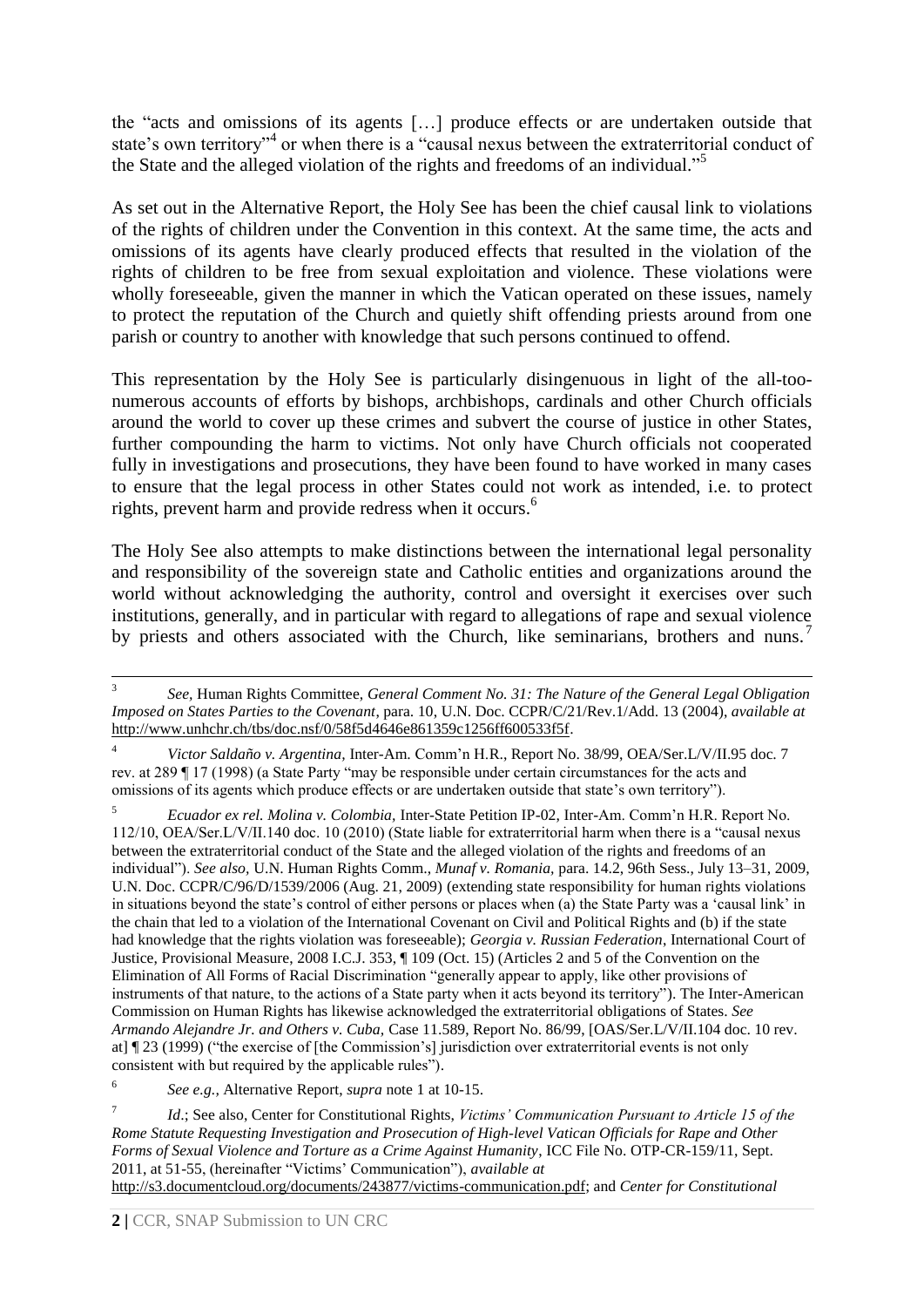Moreover, it is significant that the Holy See acknowledges that cardinals, many of whom oversee large archdioceses around the world, are deemed citizens of Vatican City in light of mounting evidence and documentation that a number of these cardinals have followed policies and practices that covered up the sexual violence, protected offending priests, thwarted investigations, and hindered victims' access to justice.<sup>8</sup>

## **III. Select Updates on Policies and Practices related to Sexual Violence by Clergy**

As tragic stories continue to unfold in many places around the world, below we provide only a few examples of the many situations that have developed since the submission of the Alternative Report in February. These examples demonstrate that serious breaches of obligations under the Convention continue under the new pope, interests of the Church continue to be preferenced over the best interests of the child, and children remain at risk.

These updates further demonstrate that in addition to violations of the rights to life, and to be protected from sexual exploitation and abuse, and acts of torture or cruel, inhuman or degrading treatment or punishment, the Holy See is further violating the rights of children and survivors of childhood sexual violence by taking affirmative measures to deny their access to justice and to a remedy and reparations.

A. Change to Vatican City law, Creation of a Commission

As noted in its response to the Committee's List of Issues, the Vatican announced that it was updating its criminal code with a view to bringing it into alignment with international legal standards, including the Convention on the Rights of the Child and its optional protocols. The reforms, which took effect on 1 September 2013, purport to improve legal protections for children by providing a broader definition of the category of "crimes against minors," including the sale of children, child prostitution, the military recruitment of children, sexual violence against children, and producing or possessing child pornography. <sup>9</sup> Despite having long been a State Party to the Convention and OPSC, these offenses had not previously been criminalized by the Holy See. Sexual offenses existed under the Vatican's penal code only in a general form, as crimes against "good customs," carrying a maximum penalty of 3 to 10 years. Under the revision, the punishments range from 5 to 10 years in prison, with aggravating circumstances increasing the maximum sentence to 12 years with a fine of 250,000 euros.

<sup>9</sup> Vatican City State Law No. VIII, of 11 July 2013, containing *Supplementary Norms on Criminal Law Matters*, *available at* [http://www.vaticanstate.va/content/dam/vaticanstate/documenti/leggi-e-decreti/Normative-](http://www.vaticanstate.va/content/dam/vaticanstate/documenti/leggi-e-decreti/Normative-Penali-e-Amministrative/Law%20N.%20VIII%20-%20Supplementary%20Norms%20on%20Criminal%20Law.pdf)[Penali-e-Amministrative/Law%20N.%20VIII%20-](http://www.vaticanstate.va/content/dam/vaticanstate/documenti/leggi-e-decreti/Normative-Penali-e-Amministrative/Law%20N.%20VIII%20-%20Supplementary%20Norms%20on%20Criminal%20Law.pdf)

[%20Supplementary%20Norms%20on%20Criminal%20Law.pdf.](http://www.vaticanstate.va/content/dam/vaticanstate/documenti/leggi-e-decreti/Normative-Penali-e-Amministrative/Law%20N.%20VIII%20-%20Supplementary%20Norms%20on%20Criminal%20Law.pdf)

**<sup>.</sup>** *Rights Letter to Mr. Luis Moreno Ocampo with Information Supplementing ICC Communication*, 11 Apr. 2012, *available at*

[http://www.ccrjustice.org/files/Supplemental%20SNAP%20Submission%20to%20ICC%20OTP%20\(11%20Ap](http://www.ccrjustice.org/files/Supplemental%20SNAP%20Submission%20to%20ICC%20OTP%20(11%20April%202012).pdf) [ril%202012\).pdf.](http://www.ccrjustice.org/files/Supplemental%20SNAP%20Submission%20to%20ICC%20OTP%20(11%20April%202012).pdf) 

<sup>8</sup> Alternative Report, *supra* note 1 at 11-15. *See also,* Survivors Network of those Abused by Priests, *SNAP's 'Dirty Dozen' list – the 'papabile' who would be the worst choice for children,* 5 March 2013, *available at*

[http://www.snapnetwork.org/snap\\_s\\_dirty\\_dozen\\_list\\_the\\_papabile\\_who\\_would\\_be\\_the\\_worst\\_choice\\_for\\_chil](http://www.snapnetwork.org/snap_s_dirty_dozen_list_the_papabile_who_would_be_the_worst_choice_for_children) [dren](http://www.snapnetwork.org/snap_s_dirty_dozen_list_the_papabile_who_would_be_the_worst_choice_for_children)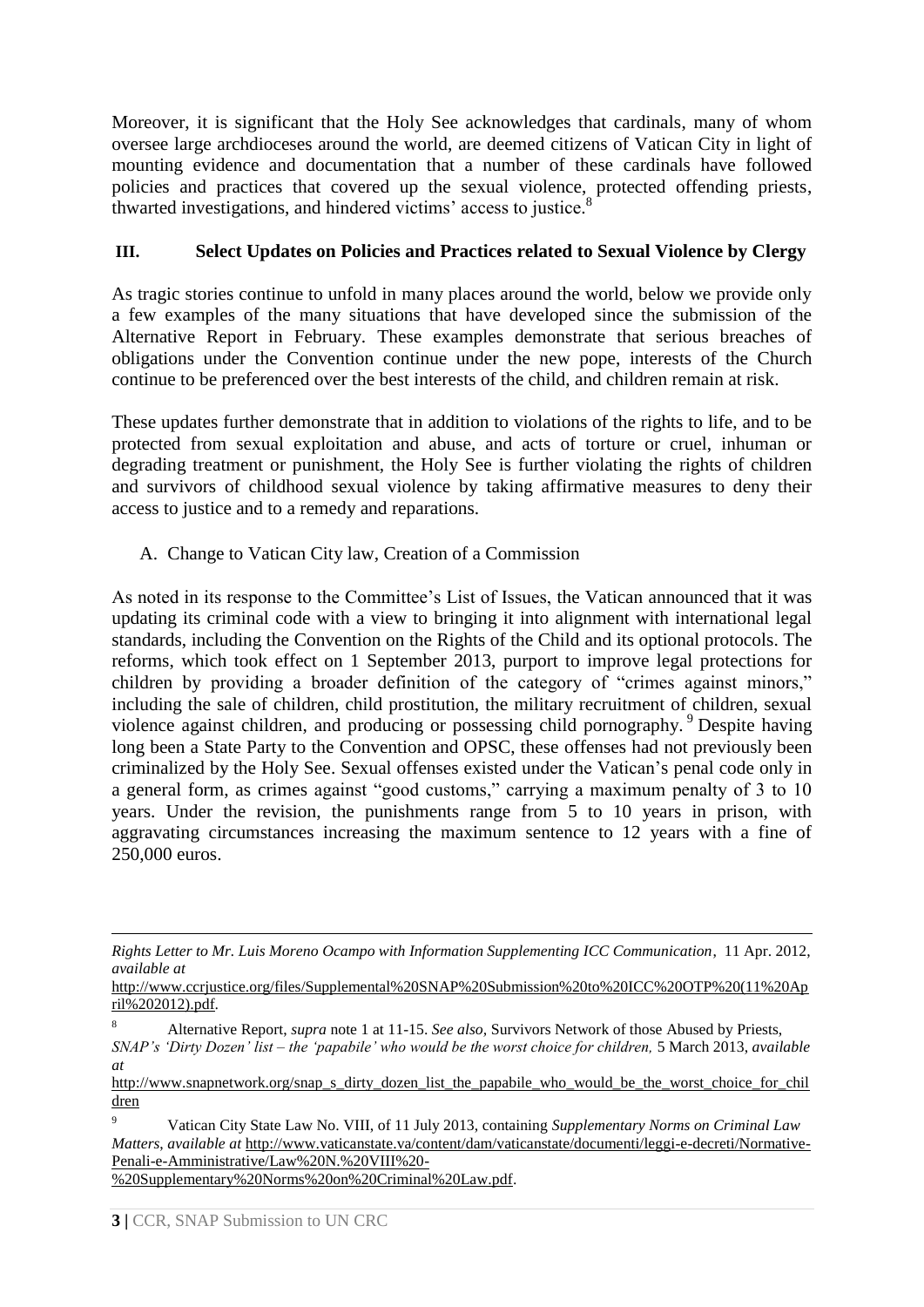The laws apply only within the 0.2 square miles of the Vatican City State and the 31 children who are citizens and/or residents of VCS; they have no effect on the actions of Church officials in the rest of the world. Neither did the Holy See provide information about whether there had been previous allegations of rape or other forms of sexual exploitation of children within the confines of VCS, nor do the new provisions aim to promote and ensure compliance and international cooperation with other secular authorities and their long-established laws on sexual abuse.

On 5 December 2013, the Vatican announced that Pope Francis created a commission to advise him on the crisis of sexual violence within the church, which reportedly will be comprised of clergy and lay persons and place an emphasis on the "pastoral response" and less on the "judicial parts."<sup>10</sup> As set out in the Alternate Report and in victims' submissions to the International Criminal Court, the Vatican has promised and put forward purported reforms before. As grand juries and commissions of inquiry have learned, the same policies and practices of secrecy and obstruction have been found behind the veil of so-called reforms.<sup>11</sup> At no point has there been an effort to systemically address the culpability of higher-level church officials who have been responsible for holding in place the system of cover-up and enabling of offenses.

The Holy See has refused to impose meaningful sanctions against its officials across the world who have been, and continue to be, complicit in sexual violence, including those who have covered it up and failed to cooperate with civil authorities. The Holy See has continued to oppose meaningful reforms to secular laws in ways that serve to obstruct justice for survivors of abuse, such as restrictive statutes of limitations. The Church has actively resisted similar legislative efforts in states across the U.S., even hiring lobbying and public relations firms to assist their cause.<sup>12</sup> In 2013, for example, Church officials waged an extensive lobbying campaign in California against SB 131, a bill that would allow complainants extra time to file lawsuits for sexual abuse. The bill was ultimately vetoed by the governor of California.<sup>13</sup>

In one notable case arising in the state of Ohio in 2006, a bishop who broke with the Ohio Conference of Catholic Bishops by publicly supporting extending the statute of limitations

<sup>10</sup> <sup>10</sup> VATICAN RADIO, *Pope Francis establishes commission on protection of minors,* 5 Dec. 2013, *available at* [http://www.news.va/en/news/pope-francis-establishes-commission-on-protection.](http://www.news.va/en/news/pope-francis-establishes-commission-on-protection) *See also,* Elisabetta

Povoledo, Alan Cowell, and Rick Gladstone, *Pope Setting Up Commission on the Sexual Abuse of Children by Priests,* THE NEW YORK TIMES, 5 Dec. 2011, *available at*

[http://www.nytimes.com/2013/12/06/world/europe/pope-setting-up-commission-on-clerical-child](http://www.nytimes.com/2013/12/06/world/europe/pope-setting-up-commission-on-clerical-child-abuse.html?adxnnl=1&adxnnlx=1386619841-0fAvYZuOlw9xYJKwmYJFYQ)[abuse.html?adxnnl=1&adxnnlx=1386619841-0fAvYZuOlw9xYJKwmYJFYQ.](http://www.nytimes.com/2013/12/06/world/europe/pope-setting-up-commission-on-clerical-child-abuse.html?adxnnl=1&adxnnlx=1386619841-0fAvYZuOlw9xYJKwmYJFYQ) 

<sup>11</sup> Alternative Report, *supra* note 1 at 2-3, 16-18; Victims' Communication, *supra* note 7.

<sup>12</sup> *See, e.g.,* Laurie Goodstein and Erik Eckholm, *Church Battles Efforts to Ease Sex Abuse Suits,* THE NEW YORK TIMES, 14 June 2012, *available at* [http://www.nytimes.com/2012/06/14/us/sex-abuse-statutes-of](http://www.nytimes.com/2012/06/14/us/sex-abuse-statutes-of-limitation-stir-%20battle.html?pagewanted=all&_r=1&)[limitation-stir-%20battle.html?pagewanted=all&\\_r=1&;](http://www.nytimes.com/2012/06/14/us/sex-abuse-statutes-of-limitation-stir-%20battle.html?pagewanted=all&_r=1&) and Tara Murtha, *Catholic Church Fights to Kill PA's Statute ofLimitation Reform,* Philadelphia Weekly, 8 Feb. 2012, *available at* [http://www.philadelphiaweekly.com/news-and-](http://www.philadelphiaweekly.com/news-and-%20opinion/cover-story/138884039.html?page=2&comments=1&showAll.) opinion/cover[story/138884039.html?page=2&comments=1&showAll.](http://www.philadelphiaweekly.com/news-and-%20opinion/cover-story/138884039.html?page=2&comments=1&showAll.)

<sup>13</sup> *See* Ashley Powers, *Catholic Church lobbies to avert sex abuse lawsuits*, LOS ANGELES TIMES, 15 July 2013, *available at* [http://articles.latimes.com/2013/jul/15/local/la-me-church-bill-20130715;](http://articles.latimes.com/2013/jul/15/local/la-me-church-bill-20130715) Al Donner, *Jerry Brown Vetoes Calif. Statute of Limitations Bill*, NATIONAL CATHOLIC REGISTER, 14 Oct. 2013, *available at* [http://www.ncregister.com/daily-news/jerry-brown-vetoes-calif.-statute-of-limitations-bill/;](http://www.ncregister.com/daily-news/jerry-brown-vetoes-calif.-statute-of-limitations-bill/) Marci Hamilton, *Gov. Jerry Brown's Recent Veto of Child Abuse Legislation and What It Tells Us About the Civil Rights Movement for Children,* VERDICT, 17 Oct. 2013, *available at* [http://verdict.justia.com/2013/10/17/gov-jerry](http://verdict.justia.com/2013/10/17/gov-jerry-browns-recent-veto-child-abuse-legislation-tells-us-civil-rights-movement-children)[browns-recent-veto-child-abuse-legislation-tells-us-civil-rights-movement-children.](http://verdict.justia.com/2013/10/17/gov-jerry-browns-recent-veto-child-abuse-legislation-tells-us-civil-rights-movement-children)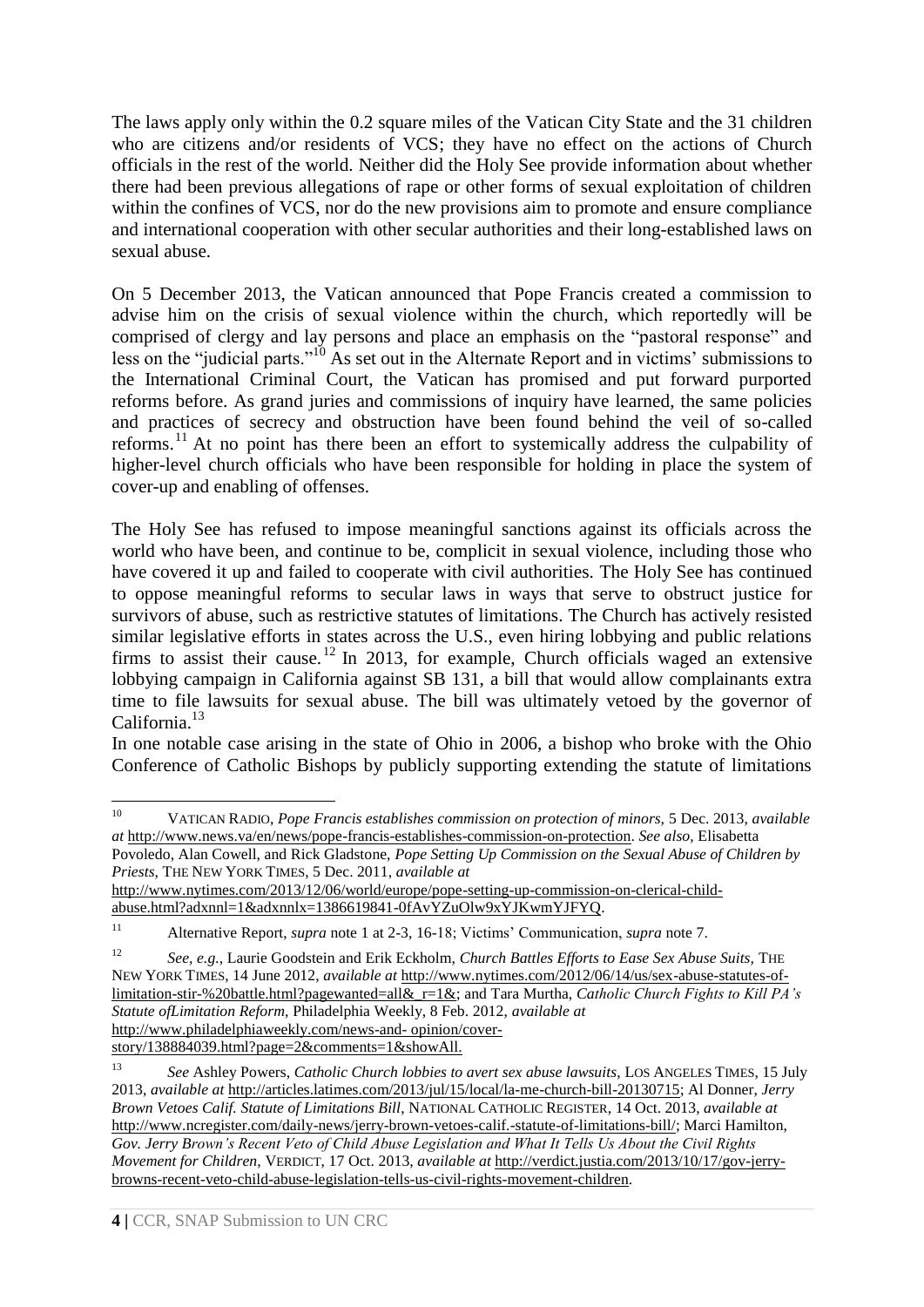and providing a one-year window for victims of past harm to seek justice in court, was notified by the Vatican that he had violated canon law and was forced to resign from his post as pastor and asked to resign from his office of auxiliary bishop.<sup>14</sup> The swiftness and manner in which the Vatican responded to the conduct of a bishop who supported more access to justice for victims stands in stark contrast to the manner in which it responds to the conduct of bishops and cardinals when there is evidence they have covered up cases of sexual violence.

Although time limits have been lifted or significantly eased in over 30 U.S. jurisdictions, the Catholic Church has successfully beaten back such proposals in many states.<sup>15</sup> Further, as discussed below with respect to developments in the Archdiocese of Minneapolis, Wisconsin, Church lawyers have once again, and so far successfully, asserted freedom of religion as a defense to shield against judicial inquiries into whether archdiocesan officials committed bankruptcy fraud by failing to report the transfer off Church books of more than \$50 million.<sup>16</sup>

# B. Australian Commissions, Inquiries

As mentioned in the Alternative Report, in the wake of a police investigation detailing the suicides of 40 people who had been sexually abused by clergy in Australia, an inquiry was established in the state of Victoria.<sup>17</sup> The police investigation suggested that Church officials had known about a shockingly high rate of suicides and premature deaths but had "chosen to remain silent."<sup>18</sup> On 12 November 2013, the Victorian commission tabled its report in the State Parliament.<sup>19</sup> Upon tabling the report, a member of the inquiry told the Legislative Council:

 $14$ <sup>14</sup> *See* Zoe Ryan, *Retired bishop asked to leave Detroit parish for testimony,* NATIONAL CATHOLIC REPORTER, 4 Nov. 2011*, available at* [http://ncronline.org/news/accountability/retired-bishop-asked-leave](http://ncronline.org/news/accountability/retired-bishop-asked-leave-detroit-parish-testimony)[detroit-parish-testimony.](http://ncronline.org/news/accountability/retired-bishop-asked-leave-detroit-parish-testimony) *See also,* Testimony of Bishop Gumbleton to Ohio House of Representatives, 11 Jan. 2006, *available at* [http://www.bishop-](http://www.bishop-accountability.org/news2006/01_02/2006_01_11_SNAP_TestimonyOf.htm)

accountability.org/news2006/01\_02/2006\_01\_11\_SNAP\_TestimonyOf.htm.

<sup>15</sup> Laurie Goodstein & Erik Eckholm, *Church Battles Efforts to Ease Sex Abuse Suits*, NY TIMES, 14 Jun. 2012, *available at* [http://www.nytimes.com/2012/06/14/us/sex-abuse-statutes-of-limitation-stir](http://www.nytimes.com/2012/06/14/us/sex-abuse-statutes-of-limitation-stir-battle.html?_r=0)[battle.html?\\_r=0;](http://www.nytimes.com/2012/06/14/us/sex-abuse-statutes-of-limitation-stir-battle.html?_r=0) Margaret Hartmann, *Catholic Church Lobbies Against Allowing More Sex Abuse Suits*, NY MAGAZINE (14 Jun. 2012), [http://nymag.com/daily/intelligencer/2012/06/church-lobbies-against-allowing-more](http://nymag.com/daily/intelligencer/2012/06/church-lobbies-against-allowing-more-abuse-suits.html)[abuse-suits.html.](http://nymag.com/daily/intelligencer/2012/06/church-lobbies-against-allowing-more-abuse-suits.html)

<sup>16</sup> *See, e.g.,* James Robertson, *Archbishop Used Immunity in Civil Suit*, Sidney Morning Herald, 9 July 2012, *available at* [http://www.smh.com.au/world/archbishop-used-immunity-in-civil-suit-20120708-](http://www.smh.com.au/world/archbishop-used-immunity-in-civil-suit-20120708-21pkh.html) [21pkh.html.](http://www.smh.com.au/world/archbishop-used-immunity-in-civil-suit-20120708-21pkh.html) *See also, John V. Doe v. Holy See*, No. 06-35563, Decision of the United States Court of Appeals for the Ninth Circuit on Appeal from the United States District Court for the District of Oregon, 3 March 2009, *cert. denied*, *Holy See v. John V. Doe,* 09-1 (U.S. June 28, 2010) (denying *certiorari* and letting stand a case that denied the Holy See immunity under the Foreign Sovereign Immunities Act) *available at*

[http://cdn.ca9.uscourts.gov/datastore/opinions/2009/03/03/0635563.pdf;](http://cdn.ca9.uscourts.gov/datastore/opinions/2009/03/03/0635563.pdf) *See also, Doe v. Roman Catholic Archdiocese of St. Louis*, Decision of the Missouri Court of Appeals, Eastern District, No. ED94720, 5 July 2011, cert. denied, John Doe AP v. Roman Catholic Archdiocese of St. Louis, 11-840 (U.S. Mar. 19, 2012). *Available at* [http://www.courts.mo.gov/file.jsp?id=4762.](http://www.courts.mo.gov/file.jsp?id=4762)

<sup>17</sup> Alternative Report, *supra* note 1 at 6.

<sup>18</sup> *Id.*

<sup>19</sup> *See,* Family and Community Development Committee, Parliament of Victoria, *Betrayal of Trust: Inquiry into the Handling of Child Abuse and Religious and Other Non-Government Organisations,* November 2013, (hereinafter "Betrayal of Trust"), *available at*

[http://www.parliament.vic.gov.au/images/stories/committees/fcdc/inquiries/57th/Child\\_Abuse\\_Inquiry/Report/I](http://www.parliament.vic.gov.au/images/stories/committees/fcdc/inquiries/57th/Child_Abuse_Inquiry/Report/Inquiry_into_Handling_of_Abuse_Volume_1_FINAL_web.pdf)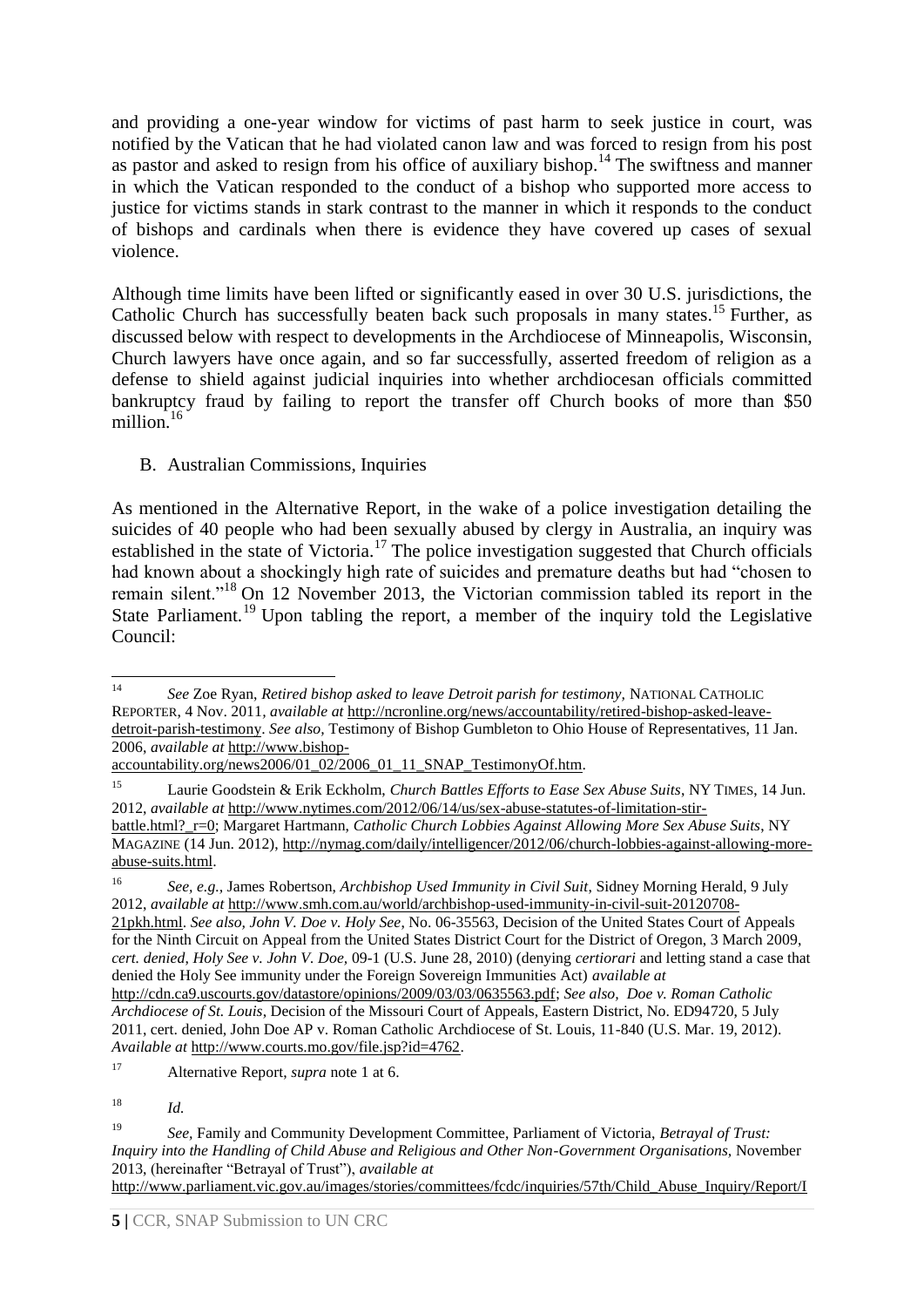The Catholic church minimized and trivialized the problem; contributed to abuse not being disclosed, or not being responded to… ensured that the Victorian community remained uninformed of the abuse; and ensured that perpetrators were not held accountable with the tragic result being that children continued to be abused. We found that today's church leaders view the current question of abuse of children as a 'short term embarrassment', which should be handled as quickly as possible to cause the least damage to the church's standing. They do not see the problems as raising questions about the church's own culture.<sup>20</sup>

The inquiry further concluded that those at the "highest levels of… [the Catholic] Church would know a great deal about what has been happening, not only in Australia but worldwide."<sup>21</sup> The Victorian inquiry has recommended that the criminal law be amended to criminalize concealment of child abuse even where it is of no benefit to the concealer, and removal of the civil statute of limitations.

Similarly, the Governor-General of the Commonwealth of Australia appointed a six-member Royal Commission to investigate institutional responses to child sex abuse in January 2013. The Commission is to prepare an interim report by 30 June 2014 with final reporting scheduled for the end of 2015.<sup>22</sup> However, on 9 December 2013, the Commission heard testimony that revealed that \$43 million had been paid to victims through its "Towards Healing" program but that the money often came with requirements of secrecy, reportedly even requiring victims to keep the settlements secret from their own family members.<sup>23</sup> In November 2012, another inquiry was established in the state of New South Wales to investigate police handling of cases of rape and sexual violence by Catholic clergy after a senior detective brought forward claims of a cover-up. The Commission's report is due on or before 28 February  $2014.<sup>24</sup>$ 

<sup>20</sup> Marr, *supra*.

1

<sup>21</sup> Betrayal of Trust*, supra* note 19 at 10.

<sup>22</sup> See Website of the Royal Commission into Institutional Reponses to Child Sexual Abuse, [http://www.childabuseroyalcommission.gov.au/.](http://www.childabuseroyalcommission.gov.au/)

<sup>23</sup> Janet Fife-Yeomans, *Hush fund: Catholic Church paid \$43 million to keep abuse secret,* THE DAILY TELEGRAPH, 10 Dec. 2013, *available at* [http://www.dailytelegraph.com.au/news/nsw/hush-fund-catholic](http://www.dailytelegraph.com.au/news/nsw/hush-fund-catholic-church-paid-43-million-to-keep-abuse-secret/story-fni0cx12-1226779292848)[church-paid-43-million-to-keep-abuse-secret/story-fni0cx12-1226779292848.](http://www.dailytelegraph.com.au/news/nsw/hush-fund-catholic-church-paid-43-million-to-keep-abuse-secret/story-fni0cx12-1226779292848) *See also*, Royal Commission into Institutional Responses to Child Sexual Abuse, Transcript from Public Hearing – Case Study 4, Dec. 2013, *available at* [http://www.childabuseroyalcommission.gov.au/public-hearings/transcripts/.](http://www.childabuseroyalcommission.gov.au/public-hearings/transcripts/)

<sup>24</sup> See Special Commission of Inquiry into matters relating to the Police investigation of certain child sexual abuse allegations in the Catholic Diocese of Maitland-Newcastle, Terms of Reference, November 2012, *available at* [http://www.lawlink.nsw.gov.au/lawlink/Special\\_Projects/ll\\_splprojects.nsf/pages/sisa\\_index.](http://www.lawlink.nsw.gov.au/lawlink/Special_Projects/ll_splprojects.nsf/pages/sisa_index) *See also*, ABC NEWS, *NSW announces commission into police handling of abuse claims*, 9 Nov. 2012, *available at* [http://www.abc.net.au/news/2012-11-09/nsw-announces-commission-into-police-handling-of-abuse](http://www.abc.net.au/news/2012-11-09/nsw-announces-commission-into-police-handling-of-abuse-claims/4363454)[claims/4363454.](http://www.abc.net.au/news/2012-11-09/nsw-announces-commission-into-police-handling-of-abuse-claims/4363454)

[nquiry\\_into\\_Handling\\_of\\_Abuse\\_Volume\\_1\\_FINAL\\_web.pdf;](http://www.parliament.vic.gov.au/images/stories/committees/fcdc/inquiries/57th/Child_Abuse_Inquiry/Report/Inquiry_into_Handling_of_Abuse_Volume_1_FINAL_web.pdf) *See also,* David Marr, *Child abuse report reveals betrayal of trust 'beyond comprehension': 'Children were betrayed by trusted figures in organisations of high standing and suffered unimaginable harm,' says report,* The Guardian, 12 Nov. 2013, *available at*  [http://www.theguardian.com/world/2013/nov/13/child-abuse-report-reveals-a-betrayal-of-trust-beyond](http://www.theguardian.com/world/2013/nov/13/child-abuse-report-reveals-a-betrayal-of-trust-beyond-comprehension)[comprehension.](http://www.theguardian.com/world/2013/nov/13/child-abuse-report-reveals-a-betrayal-of-trust-beyond-comprehension)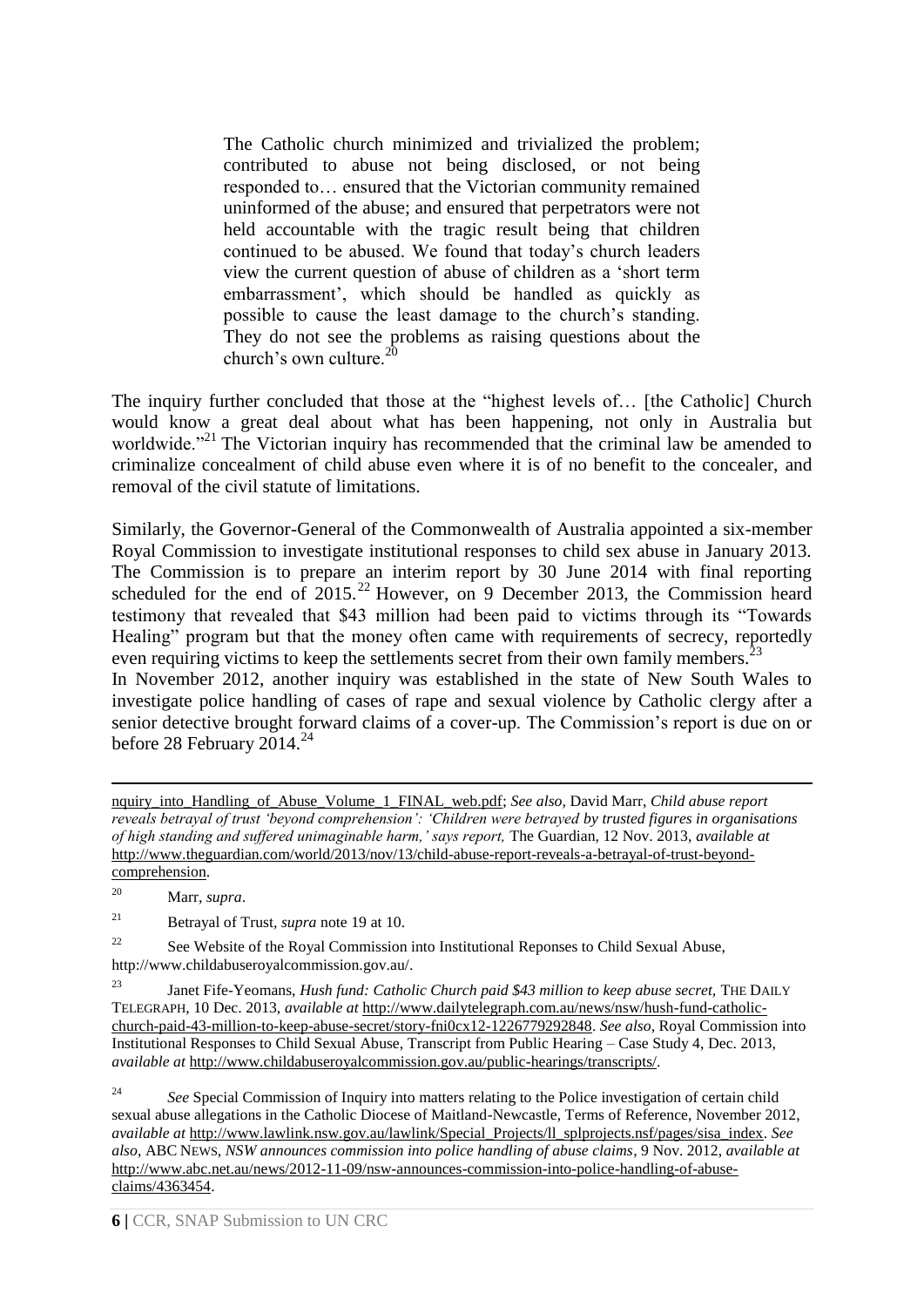## C. Cases in the United States

1. Rev. Xiu Hui "Joseph" Jiang, Cathedral Basilica of St. Louis, Missouri: In July 2013, a lawsuit was filed alleging child sexual abuse by Rev. Jiang and an attempted cover-up by Archbishop Robert Carlson. <sup>25</sup> The suit alleges that, in 2012, Jiang engaged in improper contact with a teenage girl whose family attended the cathedral where he was associate pastor, and that he then left the girl's family a \$20,000 check as "hush money."<sup>26</sup> The suit further charges that Archbishop Carlson knew that Jiang was dangerous to children before the complainant was abused, and that the Archbishop was supervising Jiang closely when the alleged abuse occurred. The lawsuit alleges that the Archbishop asked the complainant's family to hand over the \$20,000 check in order to dispose of evidence, but they had already turned it over to the police.<sup>27</sup> According to the suit, the complainant's parents asked Archbishop Carlson if Jiang would be removed from priesthood, and that Carlson responded that he would remove Jiang if he had sex with a child, but not for any other activities.<sup>28</sup> In court, the archdiocese argued that the civil case should be dismissed, partly on grounds that the alleged abuse occurred away from church property. Archbishop Carlson successfully used the same defense in 2011 in a case involving Fr. Thomas Cooper, whom archdiocesan staffers admit sexually abused children, but whom they nevertheless continued to assign to parishes where he continually abused children.<sup>29</sup> Jiang is the fifth priest at the Cathedral Basilica of St. Louis who has been sued for alleged child sexual abuse; the only bishop convicted of failing to report sexual abuse in the United States also worked at the Cathedral.<sup>3</sup>

2. Fr. Clarence Vavra, Twin Cities Crisis, Minnesota: In November 2013, a whistleblower who had long been aware of cases and allegations of sexual abuse involving a priest who had worked in different parishes in Minnesota finally went public with the information. <sup>31</sup> The ensuing investigation placed the entire St. Paul/Minneapolis (i.e. the "Twin Cities") archdiocese under scrutiny, which has resulted in a long string of revelations

<sup>26</sup> *Id*.

1

<sup>28</sup> Townsend, *supra* note 25.

<sup>29</sup> *MO - Victims appeals "bizarre" ruling*, SNAP NETWORK (27 Nov. 2013), [http://www.snapnetwork.org/mo\\_victim\\_appeals\\_bizarre\\_ruling.](http://www.snapnetwork.org/mo_victim_appeals_bizarre_ruling)

<sup>&</sup>lt;sup>25</sup> Tim Townsend, *Lawsuit says St. Louis archbishop knew priest was threat to kids*, ST. LOUIS TODAY, 17 July 2013, *available at* [http://www.stltoday.com/lifestyles/faith-and-values/lawsuit-says-st-louis-archbishop](http://www.stltoday.com/lifestyles/faith-and-values/lawsuit-says-st-louis-archbishop-knew-priest-was-threat-to/article_3997d8d9-8081-5692-b360-700d728e121f.html)[knew-priest-was-threat-to/article\\_3997d8d9-8081-5692-b360-700d728e121f.html.](http://www.stltoday.com/lifestyles/faith-and-values/lawsuit-says-st-louis-archbishop-knew-priest-was-threat-to/article_3997d8d9-8081-5692-b360-700d728e121f.html)

<sup>27</sup> Kevin Killeen, *Suit Accuses Archbishop Carlson of 'Attempted Tampering'*, CBS ST. LOUIS, 17 Jul. 2013, *available at* [http://stlouis.cbslocal.com/2013/07/17/suit-accuses-archbishop-carlson-of-attempted](http://stlouis.cbslocal.com/2013/07/17/suit-accuses-archbishop-carlson-of-attempted-tampering/)[tampering/.](http://stlouis.cbslocal.com/2013/07/17/suit-accuses-archbishop-carlson-of-attempted-tampering/) 

<sup>30</sup> *See,* John Eligon and Laurie Goodstein, *Kansas City Bishop Convicted of Shielding Pedophile Priest,* **THE** 

NEW YORK TIMES, 6 Sept. 2012, *available at* [http://www.nytimes.com/2012/09/07/us/kansas-city-bishop](http://www.nytimes.com/2012/09/07/us/kansas-city-bishop-convicted-of-shielding-pedophile-priest.html)[convicted-of-shielding-pedophile-priest.html.](http://www.nytimes.com/2012/09/07/us/kansas-city-bishop-convicted-of-shielding-pedophile-priest.html) *See also,* Joshua J. McElwee, *Lawsuit Alleges Finn, KC Diocese, Placed Child in Harm's Way,* NATIONAL CATHOLIC REPORTER, 16 Nov. 2011, *available at* [http://www.bishop](http://www.bishop-accountability.org/news2011/11_12/2011_11_16_McElwee_LawsuitAlleges.htm)[accountability.org/news2011/11\\_12/2011\\_11\\_16\\_McElwee\\_LawsuitAlleges.htm;](http://www.bishop-accountability.org/news2011/11_12/2011_11_16_McElwee_LawsuitAlleges.htm) Joshua J. McElwee, *Judge Orders Kansas City Bishop to Stand Trial in Abuse Case*, NATIONAL CATHOLIC REPORTER, 5 Apr. 2012, *available at* [http://ncronline.org/news/accountability/judge-orders-kansas-city-](http://ncronline.org/news/accountability/judge-orders-kansas-city-%20bishop-stand-trial-abuse-case) bishop-stand-trial-abuse-case; Glenn E. Rice, Judy L. Thomas and Mark Morris, *Bishop Finn Avoids Indictment by Entering Diversion Program*, THE KANSAS CITY STAR, 14 Nov. 2011, *available at*

[http://www.kansascity.com/2011/11/15/3267619/bishop-finn-avoids-indictment.htm.](http://www.kansascity.com/2011/11/15/3267619/bishop-finn-avoids-indictment.htm)

<sup>31</sup> Madeleine Baran et. al., *Abusive priest hid in plain sight for years, retired quietly to New Prague*, MPR NEWS, 11 Nov. 2013, *available at* [http://minnesota.publicradio.org/collections/catholic](http://minnesota.publicradio.org/collections/catholic-church/2013/11/11/abusive-priest-hid-in-plain-sight-for-years-retired-quietly-to-new-prague/)[church/2013/11/11/abusive-priest-hid-in-plain-sight-for-years-retired-quietly-to-new-prague/.](http://minnesota.publicradio.org/collections/catholic-church/2013/11/11/abusive-priest-hid-in-plain-sight-for-years-retired-quietly-to-new-prague/)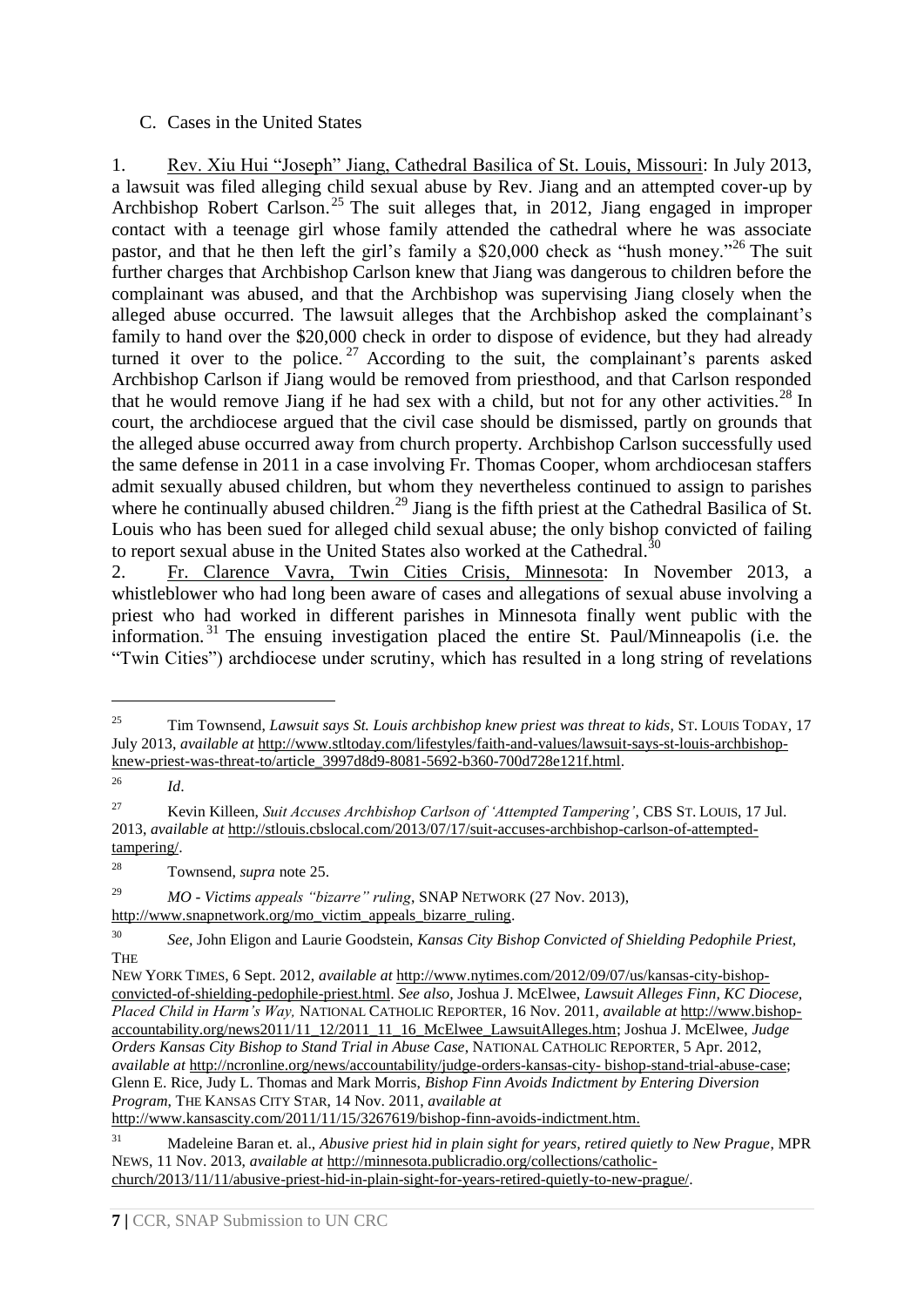about clergy sex crimes and cover-ups, described by survivors groups as the "Twin Cities Crisis."<sup>32</sup> The whistleblower, a former chancellor for canonical affairs at the archdiocese, revealed information concerning Fr. Clarence Vavra. In a psychological evaluation in May 1995, Fr. Vavra admitted sexually abusing several young Native American boys on Rosebud Indian Reservation in South Dakota. The evaluation report, which was stored in the vicar general's filling cabinet at the archdiocese's chancery, was kept secret by the Church for nearly two decades, during which time Vavra remained in the ministry. Despite several highranking church officials knowing about Vavra's history, they never reported him to the authorities or warned the public that he was a danger to children. Vavra was simply moved to new parishes – he was transferred 11 times in 20 years – and given payments above his pension in exchange for agreeing to retire early. Ultimately, Vavra worked in 16 parishes in the archdiocese of St. Paul and Minneapolis before retiring in 2003.

On 5 December 2013, pursuant to court order, Archbishop Nienstedt released a list of names of 30 priests credibly accused of sexually abusing children, seven of which had been held secret for decades.<sup>33</sup> The list spans allegations between 1950 and 2012 concerning priests who worked in 92 parishes in the archdiocese and confirms that some priests on the list were transferred to at least a dozen different parishes, without warnings to families or congregations of alleged or confirmed sexual misconduct.<sup>34</sup>

3. Saint Luke's Institute, Maryland: Saint Luke's Institute, a Catholic treatment center for abusive priests in Maryland, was named as a defendant in a civil clergy sexual abuse and cover-up lawsuit in November 2013.<sup>35</sup> The Institute has been a destination for the treatment of hundreds of Catholic monks and priests accused of sexual abuse of children, who were thereafter given "fit to serve" labels and released back into the ministry. The plaintiff in the lawsuit alleges that he was victimized by Fr. Hoefgen, a Minnesota priest who was treated at the Institute and who subsequently reassumed a church position with no warning to the parishioners. Hoefgen continued to be a member of the St. John's order until 2011, when he left voluntarily. According to the suit, Hoefgen admitted to police nearly 30 years ago that he sexually abused a boy while assigned to St. Boniface of Cold Spring in 1983. The admission did not result in criminal charges, with local prosecutors determining that the "interests of justice" did not require prosecution. In 1984, Hoefgen was sent for treatment at Saint Luke's Institute, following which he was assigned to work at St. Boniface in Hastings, where he allegedly sexually abused the plaintiff. The suit charges that the Institute, St. John's Abbey and the archdiocese concealed Hoefgen's past abuse and failed to warn parents in Hastings, even though they were aware of the dangers to children. The former priest who was assigned to replace Hoefgen in Hastings has remarked that the case is a classic illustration of how

[http://www.startribune.com/local/234605261.html?page=all&prepage=1&c=y#continue.](http://www.startribune.com/local/234605261.html?page=all&prepage=1&c=y#continue)

 $32$ <sup>32</sup> Barbara Dorris, *Twin Cities crisis gets worse & weirder*, SNAP, 18 Nov. 2013, [http://www.snapnetwork.org/twin\\_cities\\_crisis\\_gets\\_worse\\_weirder.](http://www.snapnetwork.org/twin_cities_crisis_gets_worse_weirder)

<sup>33</sup> Madeleine Baran, *Archdiocese's list shows it kept secret seven priests credibly accused of sexually abusing children,* MINNESOTA PUBLIC RADIO, 5 Dec. 2013, *available at*

[http://minnesota.publicradio.org/collections/catholic-church/2013/12/05/archdiocese-list-shows-it-kept-secret-7](http://minnesota.publicradio.org/collections/catholic-church/2013/12/05/archdiocese-list-shows-it-kept-secret-7-priests-credibly-accused-of-sexually-abusing-children/) [priests-credibly-accused-of-sexually-abusing-children/.](http://minnesota.publicradio.org/collections/catholic-church/2013/12/05/archdiocese-list-shows-it-kept-secret-7-priests-credibly-accused-of-sexually-abusing-children/) *See also*, Jean Hopfensperger, Tony Kennedy and Richard Meryhew, *St. Paul and Minneapolis Archdiocese name priests accused of sexual abusing minors*, STAR TRIBUNE, 6 Dec. 2013, *available at*

<sup>34</sup> Hopfensperger*, et al*, *supra.* 

<sup>35</sup> Kennedy & Mayhew, *Abuse suit filed against St. Luke*, *id*.; Complaint, *Doe 27 v. The Order of St. Benedict a.k.a. St. John's Abbey*, 19HA-CV-13-4599 D. Ct. (Minn.), *available at* [http://www.andersonadvocates.com/documents/Father\\_Francis\\_Hoefgen/Complaint%20filed%2011-19-13.pdf.](http://www.andersonadvocates.com/documents/Father_Francis_Hoefgen/Complaint%20filed%2011-19-13.pdf)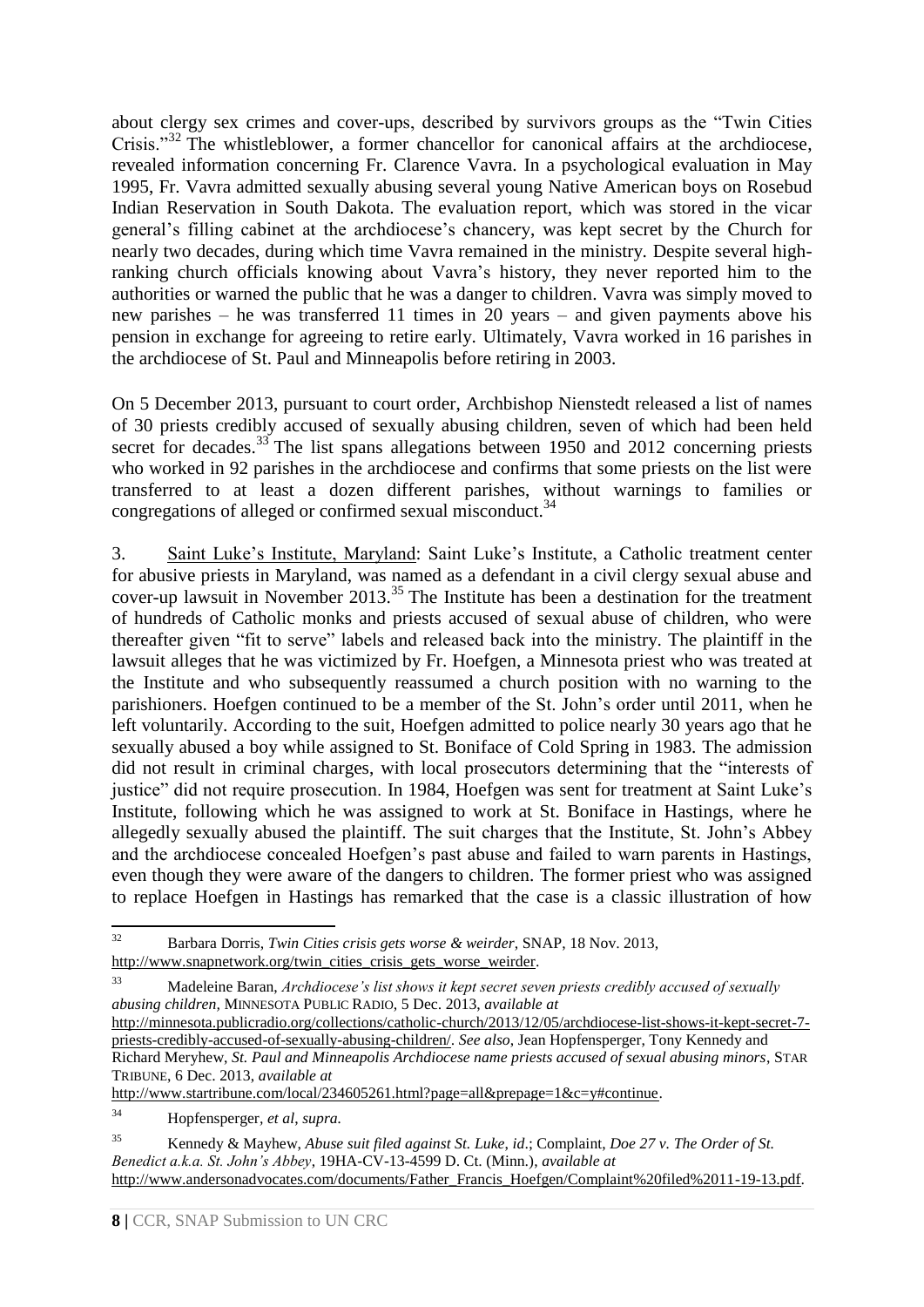church officials work to cover up clergy sex abuse, adding that the Church's apparent goal was to get ahead of potential criminal cases and stave off embarrassing charges.<sup>36</sup>

4. The "Cemetery Trust" and Redress for Victims: In July 2013, in the context of lengthy bankruptcy proceedings involving hundreds of victims of sexual violence by priests as potential creditors, the Archdiocese of Milwaukee, Wisconsin, released thousands of pages of documents under pressure from a federal judge which had previously been sealed in the proceedings and which the archdiocese had long resisted making public.<sup>37</sup> In addition to documents showing the frequent transfer of offending priests without warning to parishioners, and Vatican obstruction, delay and at times refusal to remove or take other action against offending priests, the documents also revealed that then-Archbishop Timothy Dolan (now Cardinal in New York) sought authorization from the Vatican to move \$57 million off the archdiocese's books and into a "cemetery trust" to protect the funds from "any legal claim or liability."<sup>38</sup> The transfer was not reported to the bankruptcy court, leading to accusations of federal bankruptcy fraud.<sup>39</sup>

After the bankruptcy judge ruled that the archdiocese could not use the First Amendment of the U.S. Constitution's protection of the free exercise of religion to shield the court's scrutiny of the possibly fraudulent transfer of the funds, a federal district court judge reversed that ruling. On 29 July, Judge Rudolph Randa agreed with the Church's lawyers when he ruled that the right of the archbishop to free exercise of religion did in fact shield against any scrutiny of the transfer of funds and that canon law should be respected and not inquired into by a civil court. $40$ 

In November, survivors of sexual violence along with an alliance of clergy sent a formal request to the Vatican to rescind the transfer of the \$57 million so that it can be used for the benefit of victims. <sup>41</sup> So far, there has been no response.

<sup>39</sup> SNAP Wisconsin, *Dolan 2007 letter to Vatican is "smoking gun" proving he committed federal bankruptcy fraud, victims say,* July 2013, *available at* [http://03409bc.netsolhost.com/snapwisconsin/2013/07/01/dolan-2007-letter-to-vatican-is-smoking-gun-proving](http://03409bc.netsolhost.com/snapwisconsin/2013/07/01/dolan-2007-letter-to-vatican-is-smoking-gun-proving-he-committed-federal-bankruptcy-fraud-victims-say/)[he-committed-federal-bankruptcy-fraud-victims-say/.](http://03409bc.netsolhost.com/snapwisconsin/2013/07/01/dolan-2007-letter-to-vatican-is-smoking-gun-proving-he-committed-federal-bankruptcy-fraud-victims-say/)

<sup>36</sup> <sup>36</sup> Kennedy & Mayhew, *supra* note 13*.*

<sup>37</sup> Annysa Johnson and Ellen Gabler, *Then-Archbishop Timothy Dolan tried to protect money from claims, records show,* JOURNAL SENTINEL, 2 July 2013, *available at*

[http://www.jsonline.com/news/religion/Cardinal-Dolan-sought-to-protect-money-from-claims-struggled-with-](http://www.jsonline.com/news/religion/Cardinal-Dolan-sought-to-protect-money-from-claims-struggled-with-Vatican-to-defrock-abusers-b9943953z1-213832541.html)[Vatican-to-defrock-abusers-b9943953z1-213832541.html.](http://www.jsonline.com/news/religion/Cardinal-Dolan-sought-to-protect-money-from-claims-struggled-with-Vatican-to-defrock-abusers-b9943953z1-213832541.html) 

<sup>38</sup> *Id.*

<sup>40</sup> SNAP Wisconsin, *Milwaukee Federal Appeals Judge, in stunning and dangerous reversal, rules that Catholic Canon law trumps US Federal Law*, July 2013,

[http://03409bc.netsolhost.com/snapwisconsin/2013/07/31/milwaukee-federal-appeals-judge-in-stunning-and](http://03409bc.netsolhost.com/snapwisconsin/2013/07/31/milwaukee-federal-appeals-judge-in-stunning-and-dangerous-reversal-rules-that-catholic-canon-law-trumps-us-federal-law/)[dangerous-reversal-rules-that-catholic-canon-law-trumps-us-federal-law/;](http://03409bc.netsolhost.com/snapwisconsin/2013/07/31/milwaukee-federal-appeals-judge-in-stunning-and-dangerous-reversal-rules-that-catholic-canon-law-trumps-us-federal-law/) *See also,* Annysa Johnson and Gina Barton, *In win for Milwaukee Archdiocese, judge shields funds from creditors,* THE JOURNAL SENTINEL, 30 July 2013, *available at* [http://www.jsonline.com/news/religion/in-victory-for-milwaukee-archdiocese-judge-shields](http://www.jsonline.com/news/religion/in-victory-for-milwaukee-archdiocese-judge-shields-cemetery-funds-from-creditors-b9965070z1-217602891.html)[cemetery-funds-from-creditors-b9965070z1-217602891.html.](http://www.jsonline.com/news/religion/in-victory-for-milwaukee-archdiocese-judge-shields-cemetery-funds-from-creditors-b9965070z1-217602891.html) *See also, In re Archdiocese of Milwaukee*, United States District Court, Eastern District of Wisconsin, Bankruptcy Case No. 11-20059, Decision and Order of 29 July 2013, *available at* [http://03409bc.netsolhost.com/snapwisconsin/wp](http://03409bc.netsolhost.com/snapwisconsin/wp-content/uploads/2013/07/Randa_Order_7-29-13.pdf)[content/uploads/2013/07/Randa\\_Order\\_7-29-13.pdf.](http://03409bc.netsolhost.com/snapwisconsin/wp-content/uploads/2013/07/Randa_Order_7-29-13.pdf)

<sup>&</sup>lt;sup>41</sup> Annysa Johnson, *Abuse victims ask Vatican to reconsider archdiocese cemetery funds*, THE JOURNAL SENTINEL, 26 Nov. 2013, *available at* [http://www.jsonline.com/news/religion/milwaukee-priest-abuse-victims](http://www.jsonline.com/news/religion/milwaukee-priest-abuse-victims-ask-vatican-to-rescind-cemetery-letter-b99150936z1-233491791.html)[ask-vatican-to-rescind-cemetery-letter-b99150936z1-233491791.html.](http://www.jsonline.com/news/religion/milwaukee-priest-abuse-victims-ask-vatican-to-rescind-cemetery-letter-b99150936z1-233491791.html)